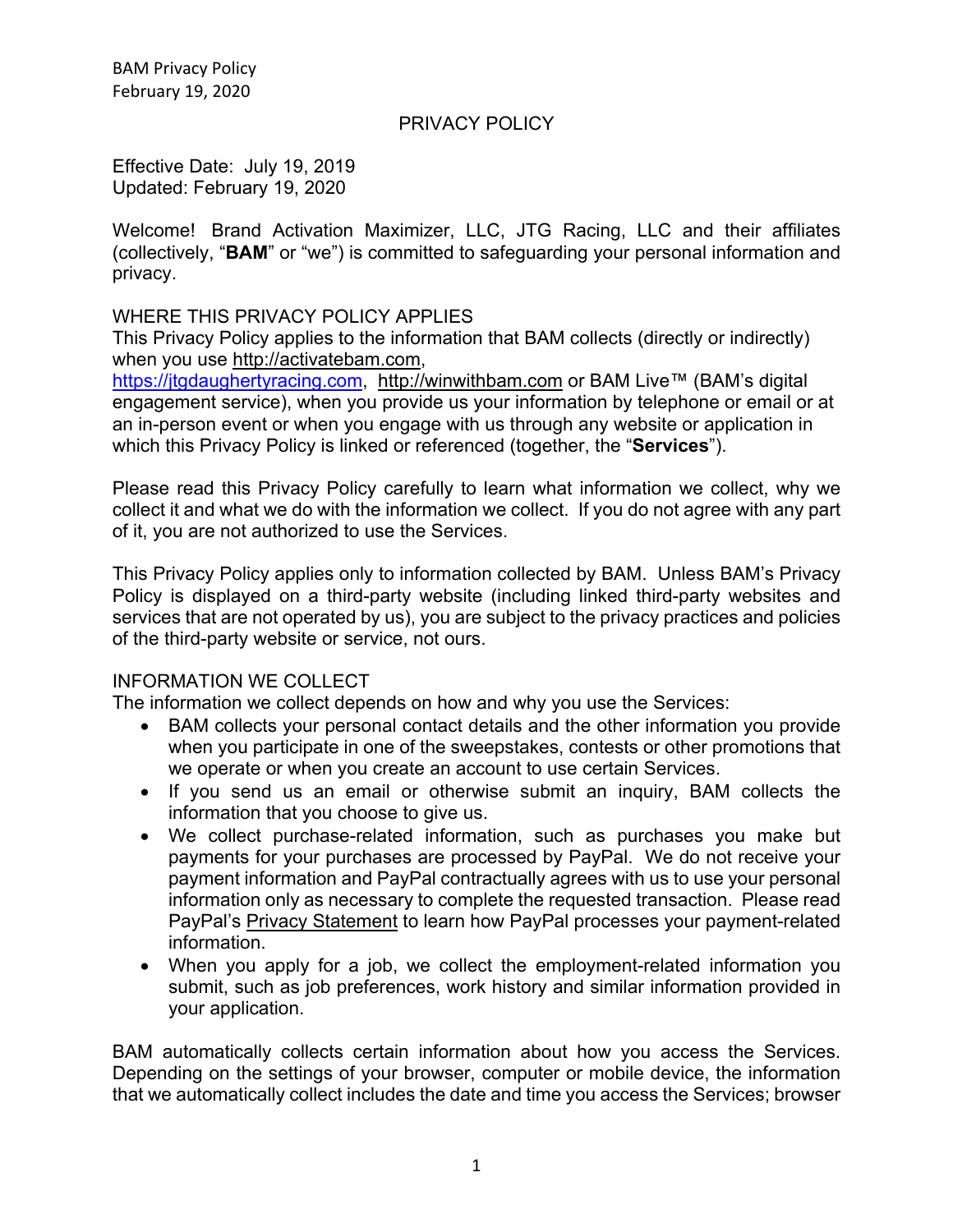type and language; the make, model and operating system version of your computer or mobile device; your Internet Protocol (IP) address or MAC address; country and time zone in which your device is located and other general location information derived from your IP address (e.g., city, state); internet service provider; mobile network information; and certain metadata stored on the device. This information is collected through cookies and other data collection technology, as described below.

When you allow us to do so, some of the Services collect precise geo-location information (e.g., GPS and WiFi). Of course, you can turn off collection of your geo-location at any time by accessing the privacy settings of your device's operating system and in some cases through the settings in the application.

You also can engage with us through social media plug-ins, integrations and application, such as Facebook and Twitter. When you engage with BAM through these social media services, you may allow us to have access to information in your profile, such as your name, email address, photos, gender, birthday, location, social media profile ID, likes, friends, connections, follows and posts. For more information, please visit the relevant social media privacy policy and terms of service/use to learn how to manage your privacy settings. BAM also collects information from other sources, such as contact lists that we acquire from our partners, and may combine that information with other information we collect.

OUR USE OF COOKIES AND OTHER DATA COLLECTION TECHNOLOGY The Services use cookies, pixel tabs (also known as web beacons, flash cookies and clear GIFs) and similar data collection technology.

A cookie is a small data file that contains a unique identification number that is stored in your web browser when you surf the Internet. Cookies store information about your computer, the type of browser you use and how many times you visit a certain site.

Cookies set by us are called "first party cookies." Cookies enable us to track how often people are using the Services and the specific pages visited and similar actions. Cookies set by other parties are called "third party cookies". Third party cookies enable certain features such as social media, advertising, interactive content and analytics. The parties that set these third-party cookies can recognize your browser or device both when it visits a particular website and when it visits other websites.

You can set your web browser to reject cookies. You do not need to have cookies turned on to use most of the Services. You may, however, find that some areas on the Services are slower or do not function at all if cookies are disabled. To learn more about cookies generally, visit http://www.allaboutcookies.org.

The Services also may from time to time use clear GIFs (also known as pixel tags or web beacons). A clear GIF is computer code that contains a unique identifier that enables us to monitor user activity and traffic of the Services. We use GIFs to gather aggregate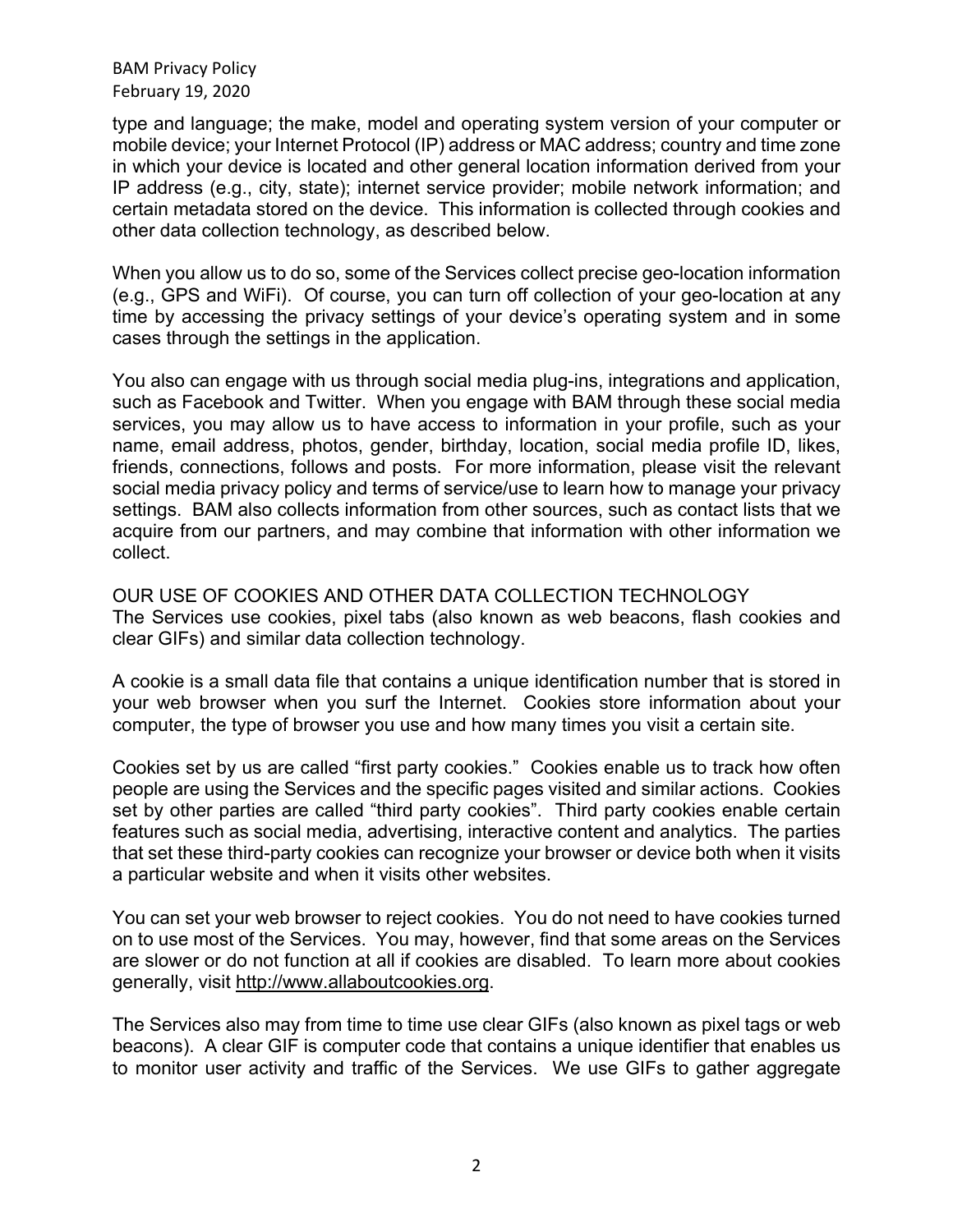information on visits to the Services, track usage of website links and assist with features of the Services.

*Why we use data collection technology.* Some cookies – known as "essential" or "strictly necessary" cookies – are required for technical reasons in order for our Services to operate.

Other cookies enable us and our third-party service and advertising partners to improve your experience of the Services and to infer ads that are most relevant to you and target those ads to you. That is, when you surf the Internet, you may see different kinds of ads, such as ads next to search results. Sometimes, these ads are based on the content of the pages on which they appear and sometimes these ads are generated by matching the particular ad to your interests as inferred from your online activities collected over time.

Generally, the information collected through data collection technology does not directly identify you to us personally and is aggregated with other data to create advertising segments, such as "stock car racing fan." If you are no longer interested in receiving interest-based ads, you can opt-out by visiting Ad Choices (US).

We also use Google Analytics, which collects aggregate information about use of the Services and reports website trends to us. Google Analytics does not directly identify individual users. We also use Google's targeted advertising services. You can learn about Google's practices at https://safety.google/privacy/privacy-controls/.

*Our Policy On Do Not Track Signals*. Most web browsers incorporate a "Do Not Track" (**"DNT**") or similar feature that signals to websites that a user does not want to have his or her online activity and behavior tracked. If a website that responds to a particular DNT signal receives the DNT signal, the browser blocks that website from collecting certain personal information about the browser's user. Not all browsers offer a DNT option and DNT signals are not yet uniform. For this reason, many website operators, including BAM, do not respond to DNT signals.

## HOW WE USE INFORMATION

We use information for the purpose for which it is collected and as described in this Privacy Policy.

## *To provide the features, products and services you request*

- Create and manage your account
- Enter you in sweepstakes, contests or other promotions and notify you of results
- Register you for an event
- Register you for certain features, products and services in line with your chosen marketing preferences

## *To customize your experience on the Services*

- Provide you with personalized content, information
- *Deliver coupons, offers and other information about our partners*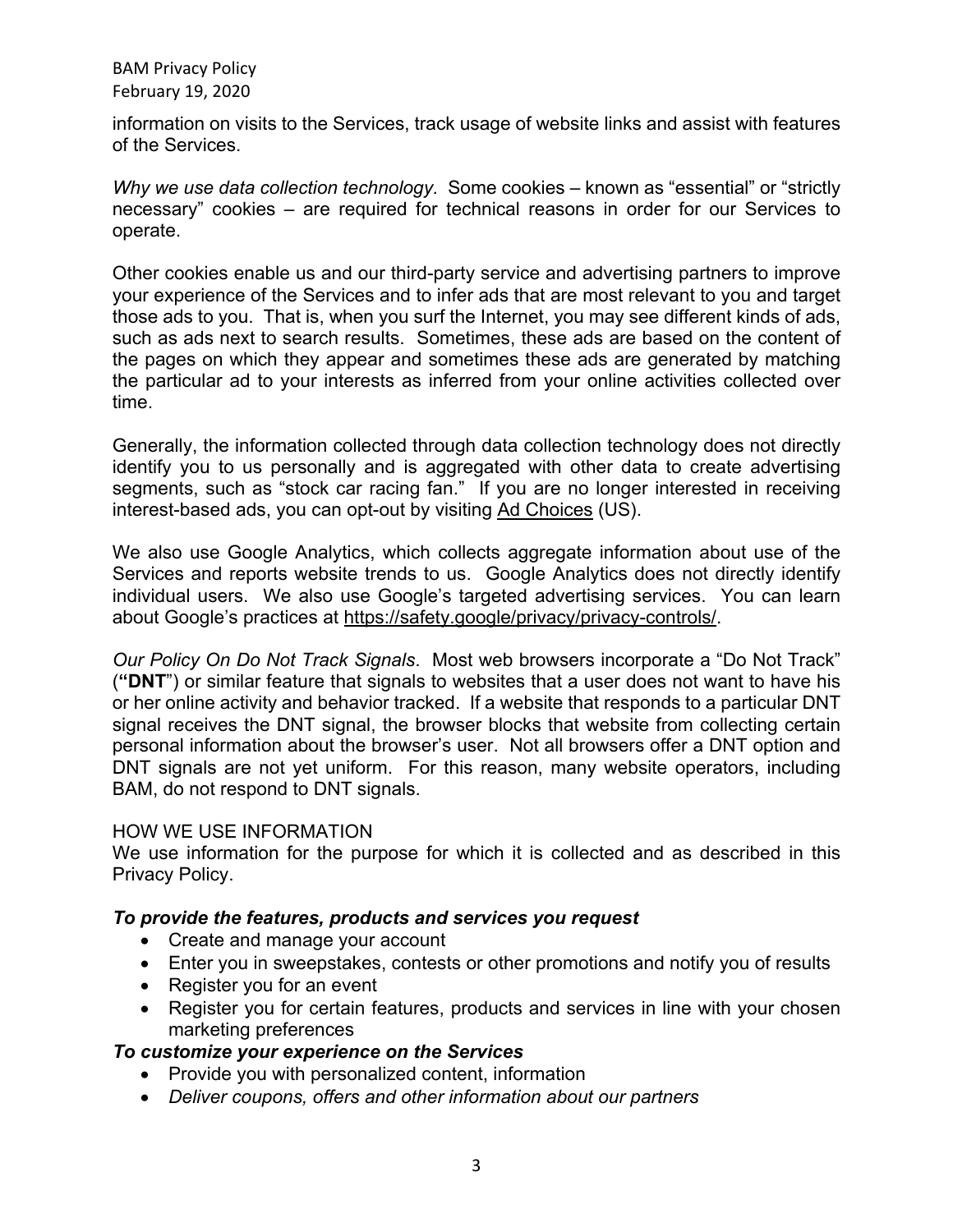• Send you marketing information

# *To communicate with you about products or services that may interest you*

- Develop, display and track advertising targeted to your interests, both on the Services and other websites and applications
- Inform you about our products and services offered by our partners
- Notify you about our social media posts and other resources

# *To improve the Services and develop new ones*

- Research and analyze users' behavior to improve the Services
- Develop new services

# *To prevent, detect and fight fraud or other illegal or unauthorized activities*

- Investigate complaints we received about the Services
- Address ongoing or alleged fraud on or though the Services or our promotion partners' websites and services
- Analyze data to better understand and design countermeasures against fraud
- Retain information related to fraudulent activities to prevent recurrence

# *To ensure legal compliance*

- Comply with legal requirements
- Assist law enforcement with law enforcement investigations, such as hacking or fraud
- Enforce or exercise our rights, such as violations of the official rules for a promotion or our terms of service

## HOW WE SHARE INFORMATION

We share information as described in this Privacy Policy or as otherwise disclosed to you at the time information is collected from you.

• *With our customers, sponsors and co-branding partners*

We partner with brands, retailers, events, charities, sports leagues, other agencies and to create promotions and campaigns to engage consumers. We may share your contact information with our customers, sponsors of our racing team and cobranding partners but they are required to use your information consistent with this Privacy Policy.

• *With our suppliers*

Third-party suppliers help us operate and improve the Services. These suppliers assist us with technology (e.g., specialized mobile apps, targeted advertising), data hosting and maintenance, analytics, marketing and cybersecurity operations. We require our suppliers to protect the confidentiality of your information consistent with this Privacy Policy.

## • *For corporate transactions*

We may transfer your information if we are involved (in whole or in part) in a merger, sale, acquisition, divestiture, restructuring, reorganization, dissolution, bankruptcy or other change of ownership or control.

## • *When required by law*

Applicable law may require us and our suppliers to disclose your information if: (i) reasonably necessary to comply with a legal process, such as a court order, subpoena or search warrant, government/regulatory investigation or request or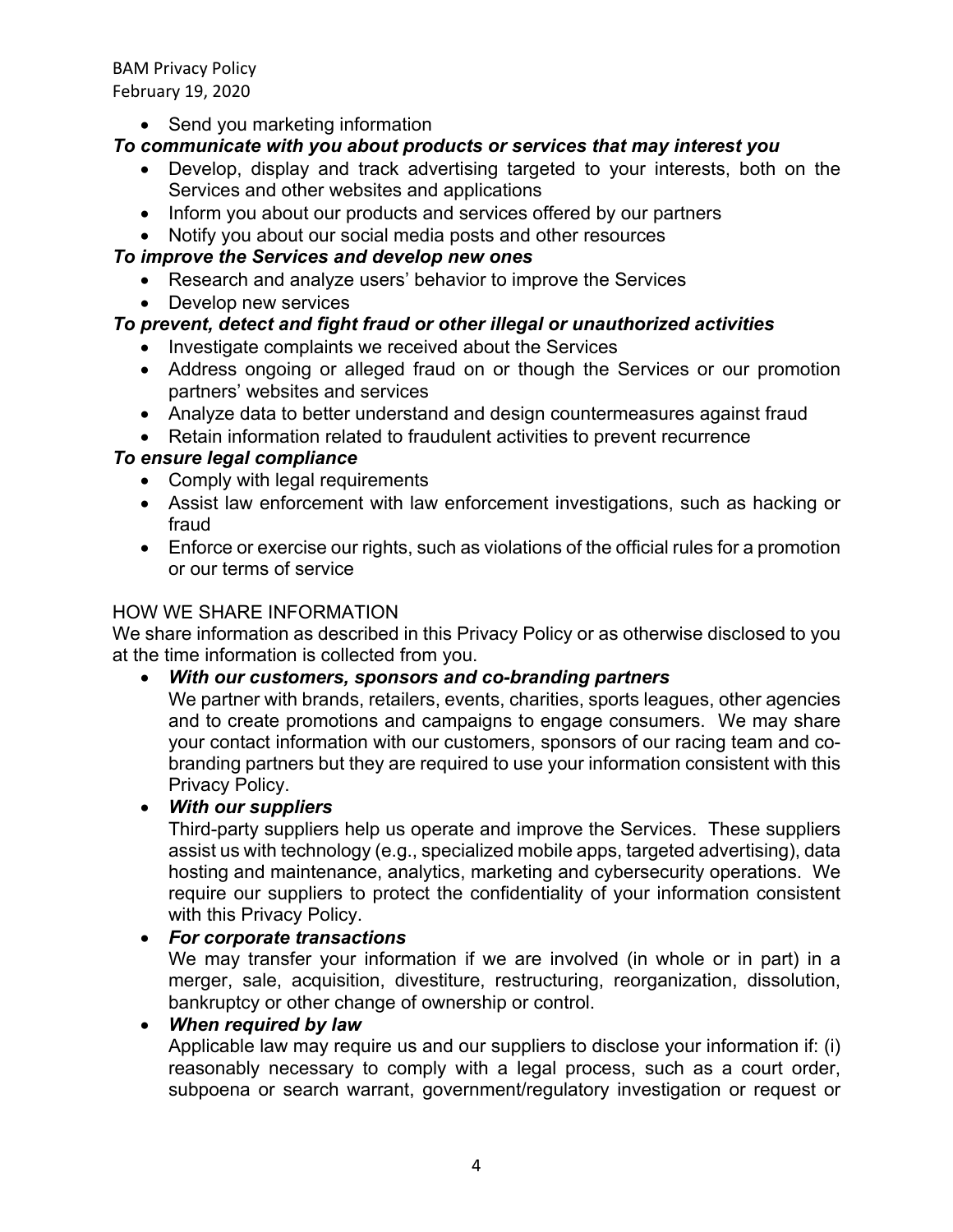similar requirements; or (ii) necessary for the prevention or detection of crime (subject to applicable law).

• *To enforce legal rights*

We also may share information: (i) if disclosure would mitigate our liability in an actual or threatened lawsuit or government investigation; (ii) as necessary to protect our legal rights and legal rights of our users, business partners or other interested parties; (iii) to enforce our agreements with you; and (iv) to investigate, prevent or take other action against illegal activity, suspected fraud or other wrongdoing.

## • *With your consent or at your request*

We may ask for your consent to share your information with third parties, such as our promotion and advertising partners, in new ways not described in this Privacy Policy. When we do, we will notify you about why we want to share the information.

We may collect and aggregate information, such as how many people entered a promotion, and share it with our partners and affiliates but we design out informationsharing practices to avoid use of information that directly identifies any individual person.

### HOW WE PROTECT AND RETAIN INFORMATION

We use physical, technical and organizational measures designed to protect your personal information against unauthorized access and loss. We restrict access to your personal information to those employees and authorized suppliers who need to know that information to perform their job functions.

Although we take precautions intended to help protect information that we process, no system or electronic data transmission is completely secure. Please use your own security measures to protect your personal information. If you create an account with us, please protect your password – actions taken through your user account are deemed authorized by you. If you believe that your account or information is no longer secure, please notify us immediately at data@ActivateBAM.com.

We may suspend your use of all or part of the Services without notice if we suspect or detect any breach of security. You understand and agree that we may deliver electronic notifications about breaches of security to the email address associated with your account or in our database.

We retain your personal information for as long as needed to fulfill the purpose for which it was collected unless a longer retention period is required or permitted by law. When your personal information is no longer needed, we securely destroy it as required by law.

## CALIFORNIA PRIVACY NOTICE

The California Consumer Privacy Act of 2018 ("**CCPA**") offers residents of the State of California – referred to as "**Consumers**" in CCPA – certain privacy rights with respect to their Personal Information. This California Privacy Notice describes the privacy rights available to California Consumers and how to exercise them.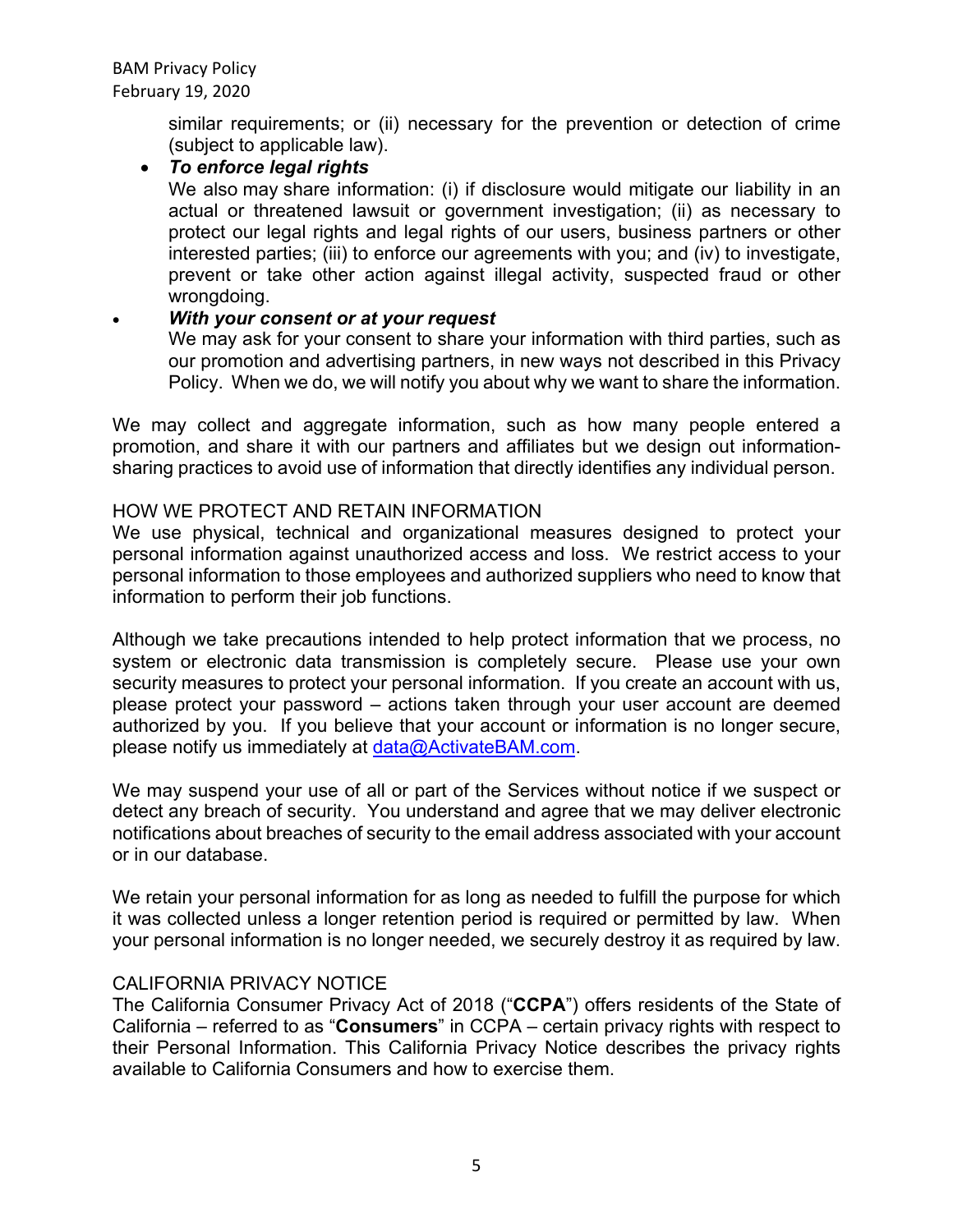In CCPA, "**Personal Information**" means information that identifies, relates to, describes, is capable of being associated with or could reasonably be linked, directly or indirectly, with a particular California Consumer or household.

## California Privacy Rights

If you are a California Consumer, then CCPA gives you the following rights:

- You have the right to request information about the Personal Information that we collected about you (see table below) and how and why we collect it.
- You have the right to opt out of BAM's sale of your Personal Information when and if BAM determines the purpose and means of processing your Personal Information. (In CCPA, "**sale**" means transferring or making available Personal Information to third parties for monetary or other valuable consideration.) Please click here [*add link to opt out page*] for details about how to opt out of sale.
- You have the right to request information about our disclosure for business purposes of your Personal Information to third parties.
- You have the right to request the deletion of your Personal Information.
- You have the right to not be discriminated against for exercising any of these rights.

The following table lists categories of Personal Information that generally match the categories in the definition of Personal Information in CCPA. We indicate for each listed category the specific types of Personal Information in the category that we have collected within the past 12 months. We use all of the Personal Information that we collect for the purposes described in this Privacy Policy and table below.

| <b>Category of Personal</b><br><b>Information in CCPA</b>                                                                            | <b>Examples of Personal</b><br><b>Information in CCPA Category</b><br>that BAM Collects                                                                           |                                                       | <b>Why BAM Collects this Personal</b><br><b>Information</b>                                                                                                                                                                                                                                                                    |
|--------------------------------------------------------------------------------------------------------------------------------------|-------------------------------------------------------------------------------------------------------------------------------------------------------------------|-------------------------------------------------------|--------------------------------------------------------------------------------------------------------------------------------------------------------------------------------------------------------------------------------------------------------------------------------------------------------------------------------|
| A. Identifiers                                                                                                                       | Name, postal address, email<br>address, unique identifier,<br>Internet Protocol address, user<br>account name, Social Security<br>number and similar identifiers. | $\circ$<br>$\Omega$<br>$\Omega$<br>$\circ$<br>$\circ$ | To customize your experience<br>To promote our customers and their<br>products and services<br>To deliver advertising some of which<br>is targeted based on your online<br>activity and inferred interests<br>To issue you the relevant tax forms if<br>you win a prize in one of our<br>promotions<br>To communicate with you |
| <b>B.</b> Personal information<br>categories listed in the<br>California Customer Records<br>statute (Cal. Civ. Code §<br>1798.80(e) | name, signature, social security<br>number, address, telephone<br>number and current employer<br>and work address                                                 | $\circ$<br>$\circ$<br>$\circ$<br>$\Omega$<br>$\Omega$ | To customize your experience<br>To promote our customers and their<br>products and services<br>To deliver advertising some of which<br>is targeted based on your online<br>activity and inferred interests<br>To issue you the relevant tax forms if<br>you win a prize in one of our<br>promotions<br>To communicate with you |
| C. Protected classification<br>characteristics under<br>California or federal law                                                    | <b>NONE</b>                                                                                                                                                       | N/A                                                   |                                                                                                                                                                                                                                                                                                                                |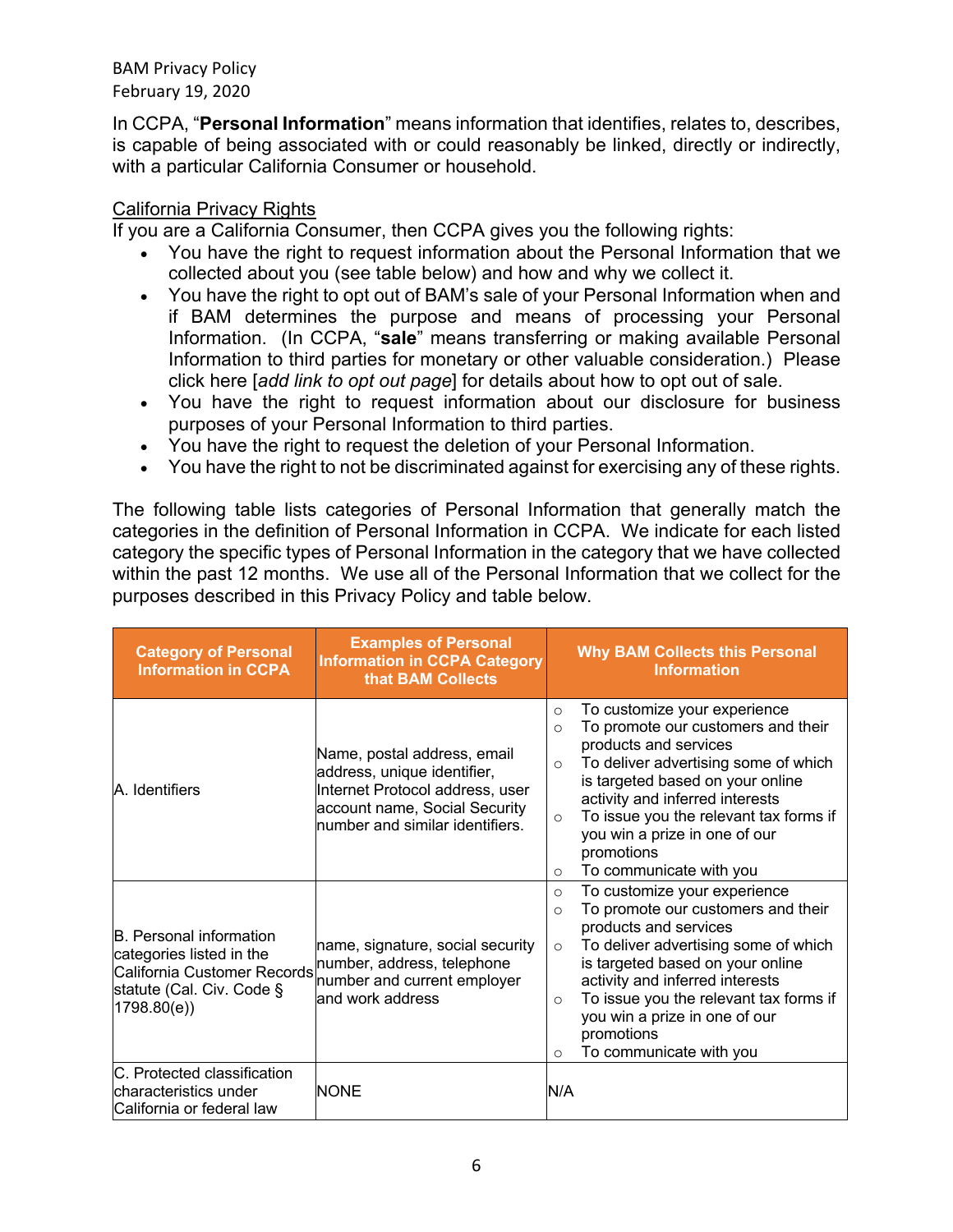| <b>Category of Personal</b><br><b>Information in CCPA</b>                                                                                         | <b>Examples of Personal</b><br><b>Information in CCPA Category</b><br>that BAM Collects                                                                                             | <b>Why BAM Collects this Personal</b><br><b>Information</b>                                                                                                                                                                                 |
|---------------------------------------------------------------------------------------------------------------------------------------------------|-------------------------------------------------------------------------------------------------------------------------------------------------------------------------------------|---------------------------------------------------------------------------------------------------------------------------------------------------------------------------------------------------------------------------------------------|
| D. Commercial information                                                                                                                         | Records products or services<br>purchased, obtained, or<br>considered, or other purchasing<br>or consuming histories or<br>tendencies.                                              | To customize your experience<br>$\circ$<br>To promote our customers and their<br>$\circ$<br>products and services<br>To deliver advertising some of which<br>$\circ$<br>is targeted based on your online<br>activity and inferred interests |
| E. Biometric information                                                                                                                          | <b>NONE</b>                                                                                                                                                                         | N/A                                                                                                                                                                                                                                         |
| F. Internet or other similar<br>network activity                                                                                                  | Browsing history, search history,<br>information on a consumer's<br>interaction with online services<br>and digital advertisements.                                                 | To customize your experience<br>$\circ$<br>To promote our customers and their<br>$\circ$<br>products and services<br>To deliver advertising some of which<br>$\circ$<br>is targeted based on your online<br>activity and inferred interests |
| G. Geolocation data                                                                                                                               | Physical location or movements<br>from GPS, WiFi and/or Bluetooth<br>(when a user's device operating<br>system settings allow collection)                                           | To deliver targeted offers on behalf of our<br>customers based on a user's location                                                                                                                                                         |
| H. Audio, electronic, visual,<br>thermal, olfactory or similar<br>information.                                                                    | <b>NONE</b>                                                                                                                                                                         | N/A                                                                                                                                                                                                                                         |
| I. Professional or<br>employment-related<br>information                                                                                           | Current employer and work<br>address.                                                                                                                                               | To verify employer, work address and job<br>title when we conduct surveys on behalf of<br>our customers                                                                                                                                     |
| J. Non-public education<br>information (per the Family<br><b>Educational Rights and</b><br>Privacy Act (20 U.S.C. §<br>1232g, 34 C.F.R. Part 99)) | <b>NONE</b>                                                                                                                                                                         | N/A                                                                                                                                                                                                                                         |
| K. Inferences drawn from<br>other categories $(A. - L)$<br>above) to create a profile<br>about a consumer                                         | Profile reflecting the consumer's<br>preferences, characteristics,<br>psychological trends,<br>predispositions, behavior,<br>attitudes, intelligence, abilities,<br>and aptitudes." | To customize your experience<br>$\circ$<br>To deliver advertising, some of which<br>$\circ$<br>is targeted based on your online<br>activity and inferred interests                                                                          |

We provide information about how we use and disclose personal information above in this Privacy Policy.

In CCPA, "**sale**" means transferring or making available Personal Information to third parties for monetary or other valuable consideration. Since we share most of this Personal Information with other businesses (such as our customers, sponsors and cobranding partners) and this sharing enables BAM to generate valuable consideration (such as racing team sponsorships and advertising), it is likely that each of these categories was "sold" in the past twelve months.